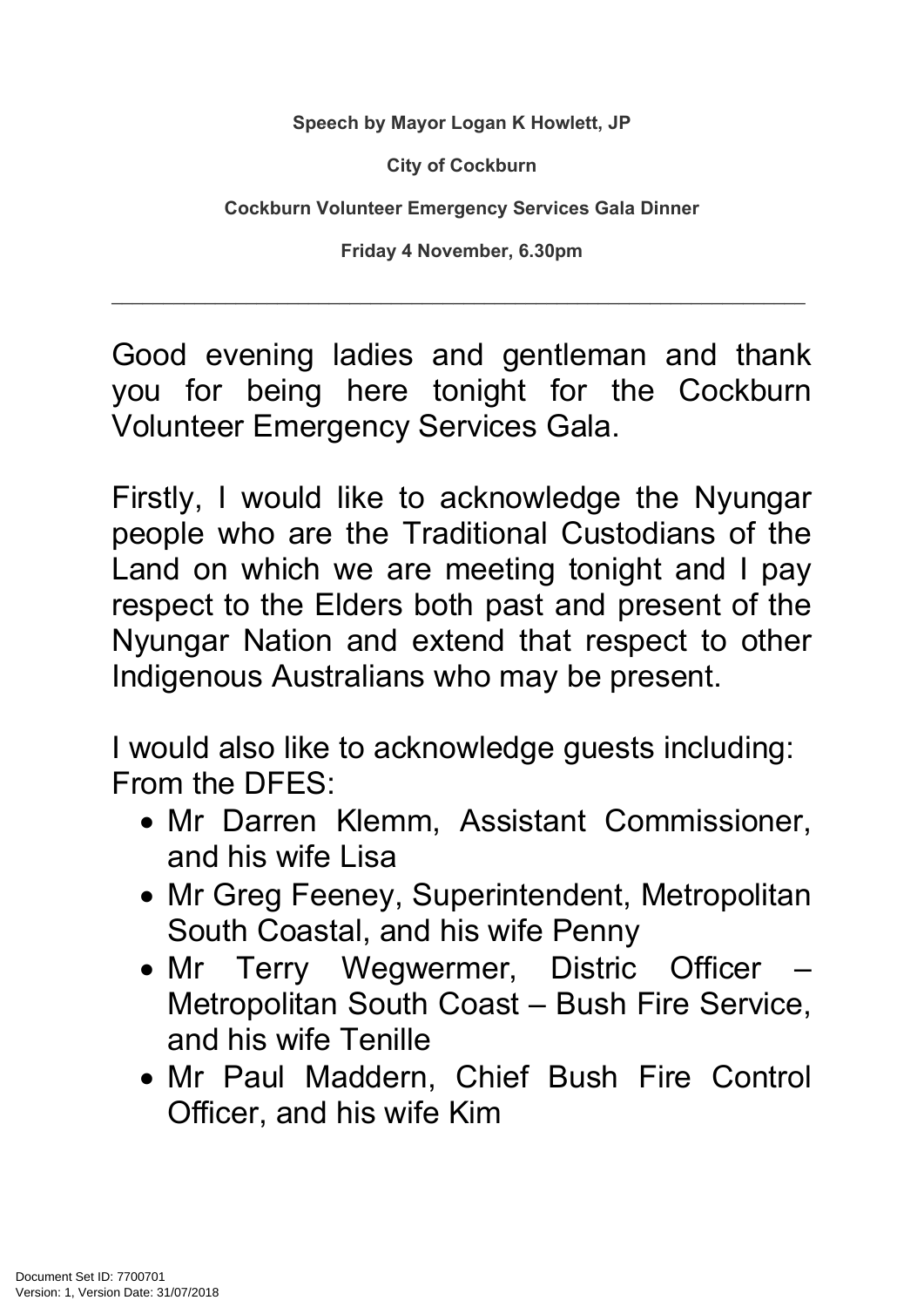Elected Members:

- Deputy Mayor Carol Reeve-Fowkes and husband Martin
- Clr Kevin Allen and wife Debra
- CIr Philip Eva and wife Michele
- CIr Stephen Pratt and wife Elena
- CIr Steve Portelli and partner Sharon Puglia
- Clr Lyndsey Sweetman and husband Nicholas
- Clr Chamonix Terblanche and husband Carl
- Clr Lee-Anne Smith
- CIr Bart Houwen and wife Wilhelmina

CoC Staff:

- Rob Avard, Manager Recreation & Community Safety, and partner Louise O'Byrne
- Mike Emery, Emergency Management Project Coordinator, and partner Jenna Bowler

Volunteering in Cockburn continues to grow in strength with people from all walks of life giving their time to build a better community.

Tonight provides the City of Cockburn an opportunity to thank you, as members of our local emergency services, for your extremely valuable contributions and tireless efforts.

It is also a chance for us to acknowledge your spouses, partners and families. Thank you for your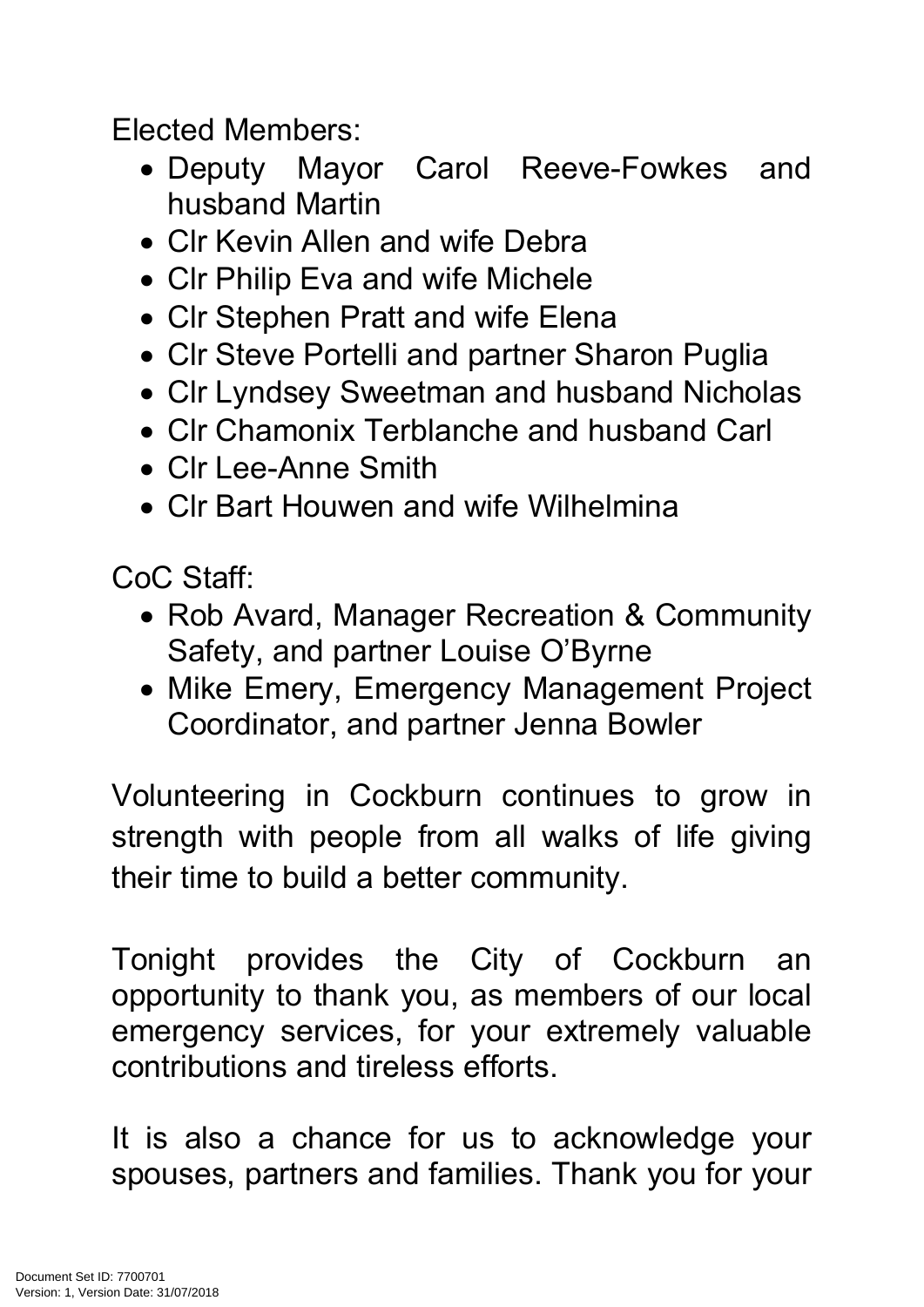invaluable support, acceptance and at times tolerance of the interruption to life that can occur in these roles.

We would also like to thank the many employers who support you in your emergency service roles.

And to those of you who are self-employed thank you for the countless hours you spend away from your business.

## [PAUSE]

A community where volunteers freely give their time is one where people, lifestyles and businesses thrive.

Your contribution not only plays a vital role in a crisis but has an impact throughout the year.

You help maintain and support the wellbeing and quality of life our community relies upon.

## [PAUSE]

You all come from various backgrounds, bringing different skills, interests and experiences.

You are united by the sole purpose of supporting communities in times of need, and this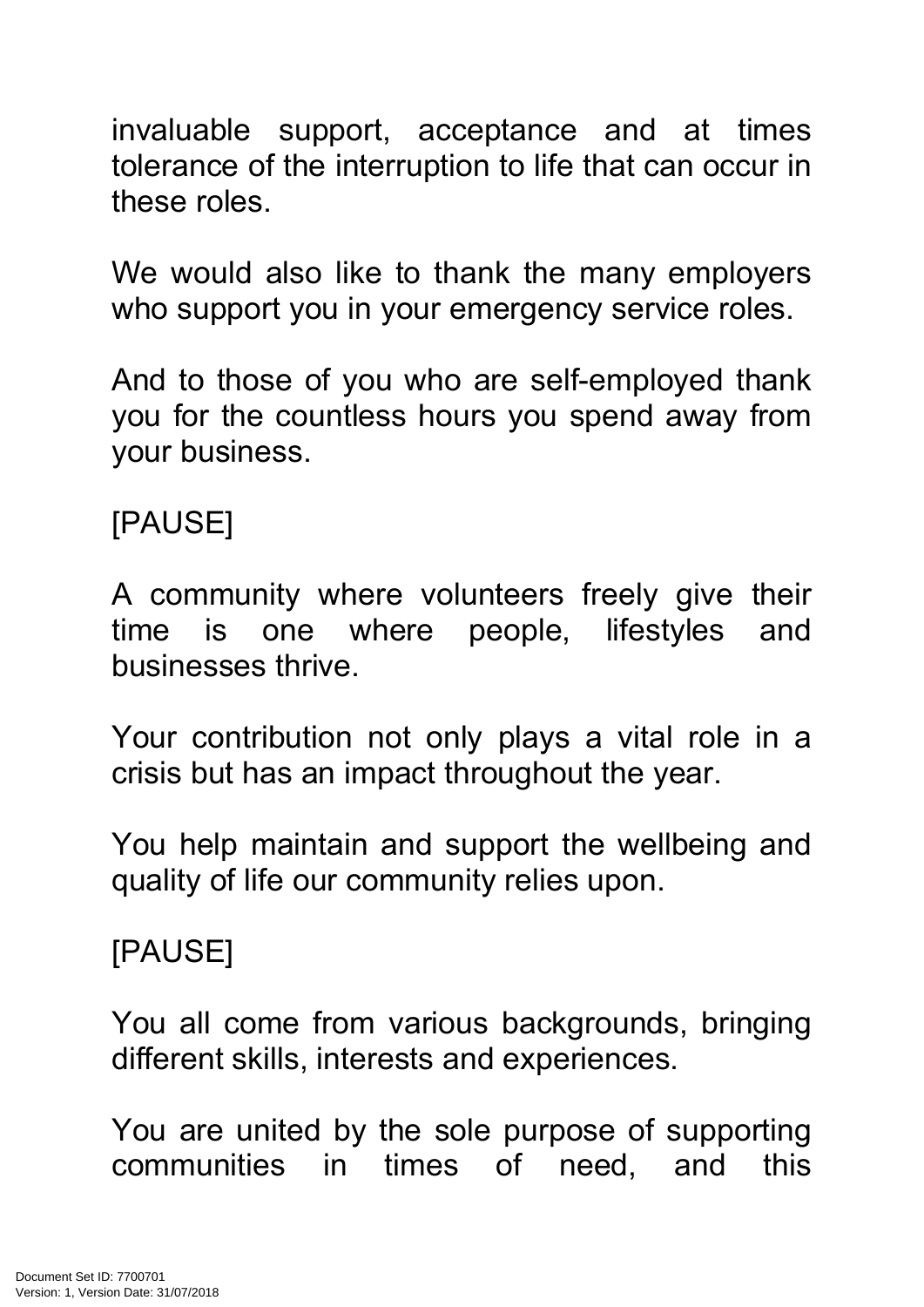commitment is priceless to the people who live, work and visit Cockburn.

The City works hard to ensure your efforts are acknowledged and we hope you know how valued your contributions are.

Know that the entire community is grateful that we have people like yourselves at the forefront.

[PAUSE]

Tonight we would like to acknowledge those who have achieved important service milestones.

I would like to call forward Deputy Mayor Carol Reeve-Fowkes to assist in the presentation.

[SERVICE PIN PRESENTATION]

Thank you Deputy Mayor Reeve-Fowkes.

Once again I would like to thank you all on behalf of the Cockburn community and those further afield.

Ladies and gentlemen, that is the end of the formal proceedings for tonight.